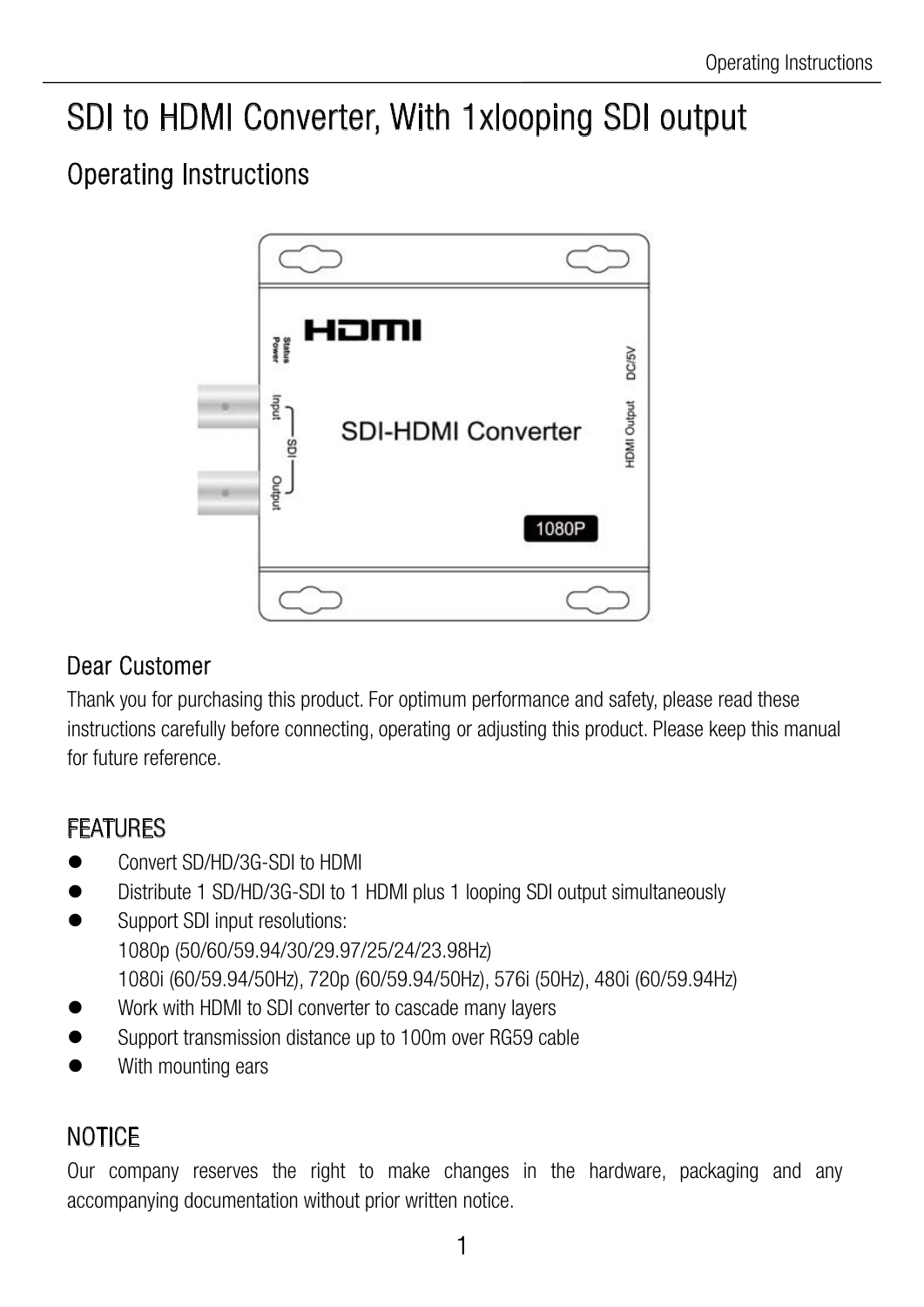TABLE OF CONTENTS Specifications Package Contents Panel Descriptions Connecting and Operating **Maintenance** Product service **Warranty** 

## **SPECIFICATIONS**

| Operating Temperature Range       | $-5$ to $+35^{\circ}\text{C}$ (+23 to $+95^{\circ}\text{F}$ )                                                              |
|-----------------------------------|----------------------------------------------------------------------------------------------------------------------------|
| <b>Operating Humidity Range</b>   | 5 to 90%RH (No Condensation)                                                                                               |
| <b>Resolutions Formats</b>        | 1080p@23.98/24/25/29.97/30/50/59.94/60HZ;<br>1080i@50/59.94/60HZ;<br>720P@50/59.94/60HZ;<br>576i @50HZ;<br>480i@59.94/60HZ |
| <b>SDI Standard</b>               | 3G-SDI/HD-SDI/SDI                                                                                                          |
| Input                             | 1x SDI(BNC)                                                                                                                |
| Output                            | 1x SDI(BNC), 1x HDMI (Standard Type A connector)                                                                           |
| Output Impedance                  | 75ohms                                                                                                                     |
| Power consumption                 | 2.5watts(Maximum)                                                                                                          |
| Dimension $(L \times W \times H)$ | 95x95x29mm                                                                                                                 |
| Net Weight                        | 245g                                                                                                                       |

Note: Specifications are subject to change without notice. Mass and dimensions are approximate.

## PACKING CONTENTS

- 1) Main Unit. SDI-HDMI converter
- 2) DC5V 1A Power Supply.
- 3) Operating Instructions